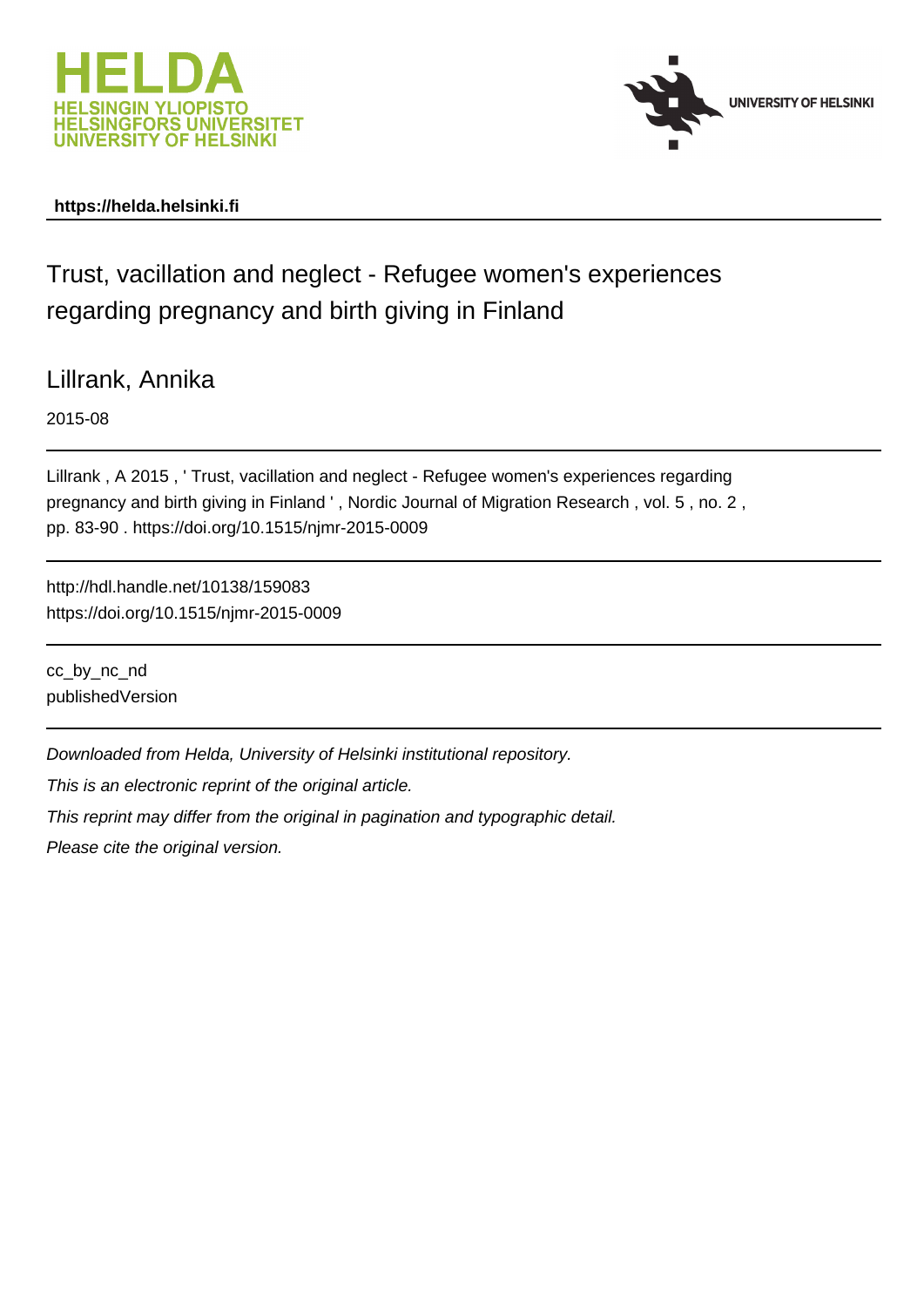# TRUST, VACILLATION AND NEGLECT *Refugee women's experiences regarding pregnancy and birth giving in Finland*

#### **Abstract**

The paper analyses how refugee women experience pregnancy and childbirth in interaction with professionals. The narrative analysis identifies three storylines: one about 'good' experiences and emphasizing satisfaction; another about dramatic experiences and disappointments with maternity care; a third about tragic experiences as a result of failures of the maternity care system. Building on the theorizing on the relevance of trust and confidence in salutogenic theory, the analysis concludes that all women, regardless of how they interpret their experiences, value reciprocal relationships with care providers. Social recognition as an equal partner in care helps women to overcome difficult experiences related to pregnancy and childbirth.

#### **Keywords**

Refugee women • salutogenesis • Finnish maternal care

Received 8 May 2014; Accepted 27 March 2015

## **Introduction**

The aim of this paper is to explore how refugee women experience pregnancy and childbirth in interaction with the Finnish maternity care professionals. The study employs the salutogenic (from the Greek *salus;* meaning health, and *genesis;* meaning origin; means the origin of health), theory that defines a human being as a capable and resourceful agent. Health and wellbeing are subsequently considered as a complex interplay between an individual's ability to solve problems and to use resources available in their surroundings (Anderson, Björnberg & Eastmood 2010: 4, 21; Antonovsky 1979; Eriksson & Lindström 2011: 67). The focus is not only on the women's abilities to cope but especially on the circumstances that structure refugee women's access to the maternal care. To emphasise individuals as capable, with an ability to behave with agency, is important and opposite to the stereotypical view of refugees as passive. A sense of agency has an impact on wellbeing and a sense of control over one's life. It develops through social relations, such as the maternal health care system. An ability to take action is related to a power balance but also to a sense of meaning, it becomes meaningful to act in a certain way (Anderson et al. 2010: 22–23).

Antonovsky (1979) introduced his salutogenic theory and its core concept the 'sense of coherence' (SOC) as an overall life orientation, claiming that the way people view their lives influence their health. The second core concept is the 'generalised resistance resources'. The key to develop a SOC lies in the ability to identify resistance resources, to use and reuse them in a health-promoting manner, that is, to find reliable social support. Resistance resources are defined

#### Annika Lillrank\*

Swedish School of Social Science, University of Helsinki and University of Jyväskylä, Finland

as any characteristic of a person that is related to their ability to cope and solve problems that occur during life. Antonovsky divided them into internal and external resistance resources at a person's disposal. Internal resources are, for example, knowledge or religion. External resources can consist of family support or of the maternal care system in the local surrounding. Having a SOC means that people have the ability to understand the situation and find the energy necessary for solving problems (Eriksson 2007, 98; Suominen 2011).

The sense of coherence consists of three key components: 1) comprehensibility – the cognitive component; 2) manageability – the behavioural component; and 3) meaningfulness – the motivational component. These three components strengthen a person's ability to take charge of her health and wellbeing (Eriksson 2007, 98). However, pregnancy and childbirth challenge the sense of coherence, as a layperson has limited capacities to comprehend the course of physiological conditions and even professionals cannot predict their course with certainty.

In this study, I examine whether and how refugee women experience the services provided by the Finnish maternity care system as an external resistance resource. Since all refugee women with residence permit are entitled to use the maternal care services free of charge, I explore to what extent refugee mothers experience it as an external resource to take care of their particular needs.

In Finland health and social service are based on the universalistic principles of equal right to professional care. The maternal care is free of charge and based on voluntary choice for all inhabitants in

*<sup>\*</sup> E-mail: annika.lillrank@helsinki.fi*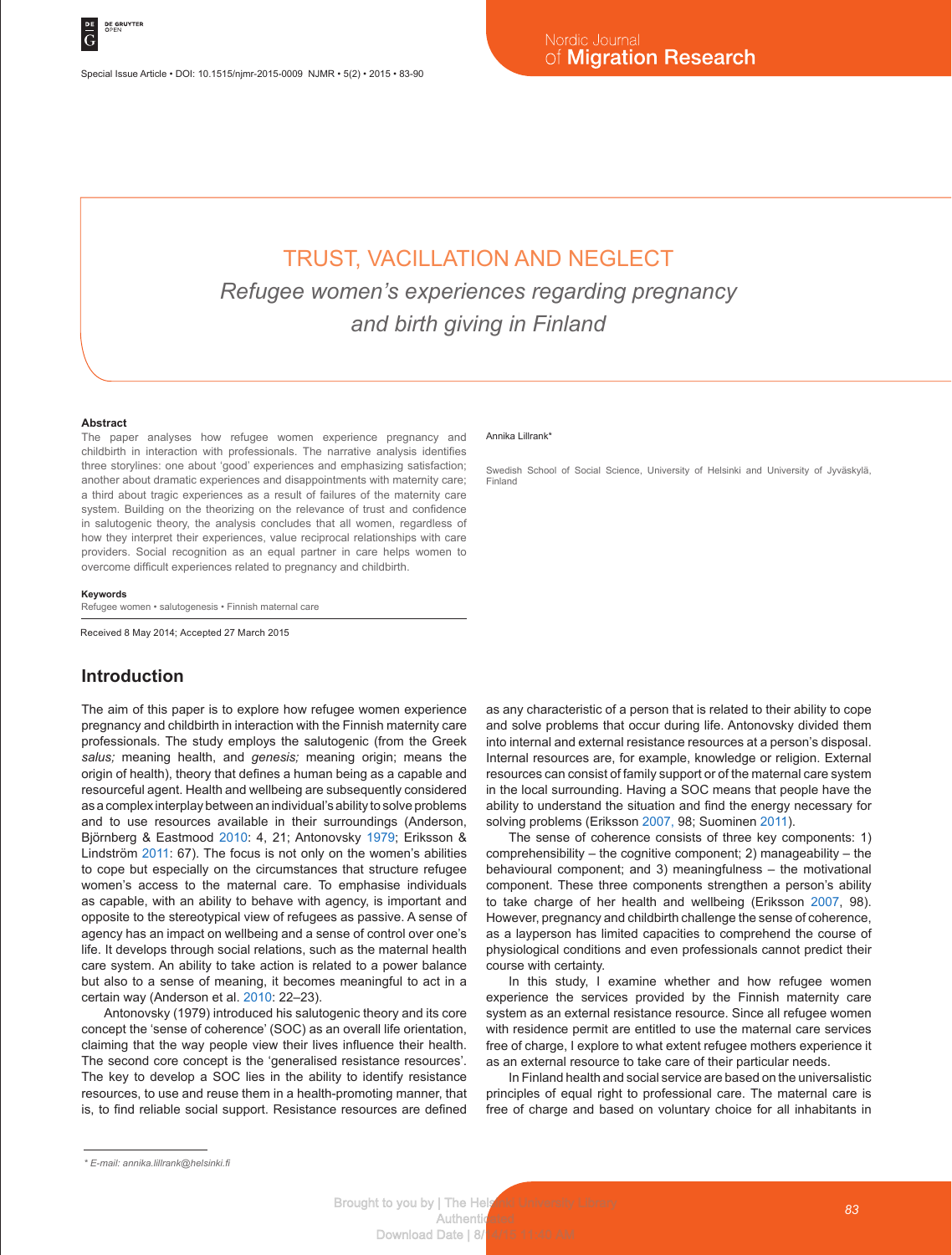Finland (including migrants with residence permit). Almost all (99.5 %) families with children under school age are registered service users. Finnish maternity care is based on expert related authority and carried out within the local municipalities that are responsible for organising the maternal care. It has been divided into two different units with two different types of health care professionals, those who take care during the prenatal stage and those who provide care during childbirth (Wrede 2001). The central purpose of the prenatal care is to provide regular follow-up appointments by public health nurses (PHNs) and medical doctors (GPs) during the pregnancy. Childbirth then takes place in hospitals where midwives and obstetricians are specialised in this particular maternal care (Liljeroth 2009: 21–22; Anttonen & Sipilä 2000).

In general, the public in Finland values professionally established maternity care, recognizing it as a high quality service (Anttonen & Sipilä 2000: 173). This means that maternal care professionals enjoy high prestige, the kind of which Bourdieu identifies as 'symbolic capital' in that, 'they are perceived and recognised as legitimate' (Bourdieu 1991: 230). This recognition ensures legal power to define care-related needs and interventions according to normative professional knowledge and practices. Consequently, normative institutional practices structure the professional behaviour and ethos toward high quality work which is subordinated to individual values. However, regardless of the high quality of professional practices, birth is a physiological process involving risks and complications that cannot always be predicted or hindered. Furthermore, all types of health care practice may involve mistakes with potentially irreparable tragic consequences.

Refugee women usually arrive from circumstances where maternal health care is not well developed. Their knowledge about maternal health care, as it is practiced in Finland, varies greatly, and if the system is unable to provide them with the needed knowledge, the mismatch of expectations can cause different kinds of distress and communication problems (Malin & Gissler 2009; Malin 2011). Linguistic barriers may also be caused by maternal care professionals' difficulties to interact with migrant women and of unsatisfactory interpretative service (Lyberg et al. 2011).

My research examines to what extent the care of pregnancy and childbirth as practiced in Finland is comprehensible, predictable and meaningful to the 11 interviewed refugee women. How did the interviewed refugee women experience their pregnancy and childbirth from their own point of view?

Next I discuss my salutogenic approach to maternity care interactions, after which I present the data collection and the analytical framework. In the presentation of the analysis, I first discuss the women whose relations with maternity care evolved in a reciprocal manner, after which I consider one case example of birth-related experiences where the women's expectations for maternity care were not met and their needs were neglected, resulting in events that were experienced as dramatic as well as tragic. I conclude by discussing the relevance of reciprocity and trust in building good relationships between refugee women and maternity care professionals.

# **The demands of developing trust and confidence in the Finnish maternal care**

Within the salutogenic theory, the concept of SOC focuses on trust and confidence. Having SOC means that the impulses individuals get from the internal and external world are comprehensible and worthy of engagement. The emphasis lies in trust and confidence that resources are available if needed and that they are sufficient to take care of the demands (Suominen 2011: 98). A refugee woman becoming pregnant and giving birth in a new country, depends on the ability of the maternal care providers in that country to invoke her trust in the health care professionals.

From a salutogenic perspective, the sense of trust is embedded in social recognition within interactions in family networks and a local society. Trust is socially learned and socially recognised expectation an individual experiences in reciprocal interactions. This social recognition means that an individual is received with symbols and talk that signals positive values and an invitation to reciprocal relationships. Social recognition means being acknowledged. The opposite of social recognition is being unacknowledged, for example, by not acknowledging greetings or ignoring questions (Björnberg 2012: 277–278). Culturally sensitive care helps developing trust and gives a sense of being socially recognised as a unique individual. It facilitates a sense of confidence, especially in situations when one's language skills are rudimentary (Dengi et al. 2012). However, cultural sensitivity has been critiqued for understanding individual behaviour as culturally determined and to overlook complex individual differences (Griffith 2010).

To develop trust and confidence as a reciprocal process seems to be a current challenge for health care providers in Finland. In her study of migrant integration into the Finnish society, Varjonen (2013: 157–159) points out that integration has not been featured as a reciprocal process. Rather the main responsibility for integration into the Finnish society seems to rely on the migrants themselves. She emphasises that successful integration do not materialise if Finns do not make more efforts to develop reciprocal relationships with migrants. Varjonen asks if migrants, who feel uncertain of their sense of belonging, are expected to repeatedly show an extended sense of gratefulness that it prevents well-founded critique of poorly organised services or of services that are difficult to comprehend (see Niner & Kokanovic 2013).

According to a study of health care providers' experiences of providing maternal care to Somali women living in Finland (Dengi et al. 2012), there are widespread communication problems due to culture and language differences that sometimes cause challenging situations. Additionally, a lack of interpreters who would know medical terminology was perceived as an obstacle in communication with the Somali women (Degni et al. 2012: 330–339). The data of the present study indicates that the interpretation service within Finnish maternity care is not systematically organised, which is not surprising considering the heterogeneity of the service in Sweden (see Bredström & Gruber 2015).

My study supports the finding that the most obvious problem within maternity care was related to communication, especially in relation to women who lack elementary language skills, and need to communicate through an interpreter (see Bredström & Gruber). When asked if an interpreter was routinely present, my interviewees said no. Secondly, while Finnish maternity care organises prenatal classes for the native Finnish-speaking women and their partners expecting their first child, such education appears not to be available for refugee women. When I asked my interviewees if they have participated in prenatal classes, they did not understand my question. It turned out that refugee women and their families were not offered such a maternity care service in their native language, even they could be expected to benefit from preparing to birth and meeting other couples.

**84 Brought to you by | The Helsinki University Library Authenticated** Download Date | 8/14/15 11:40 AM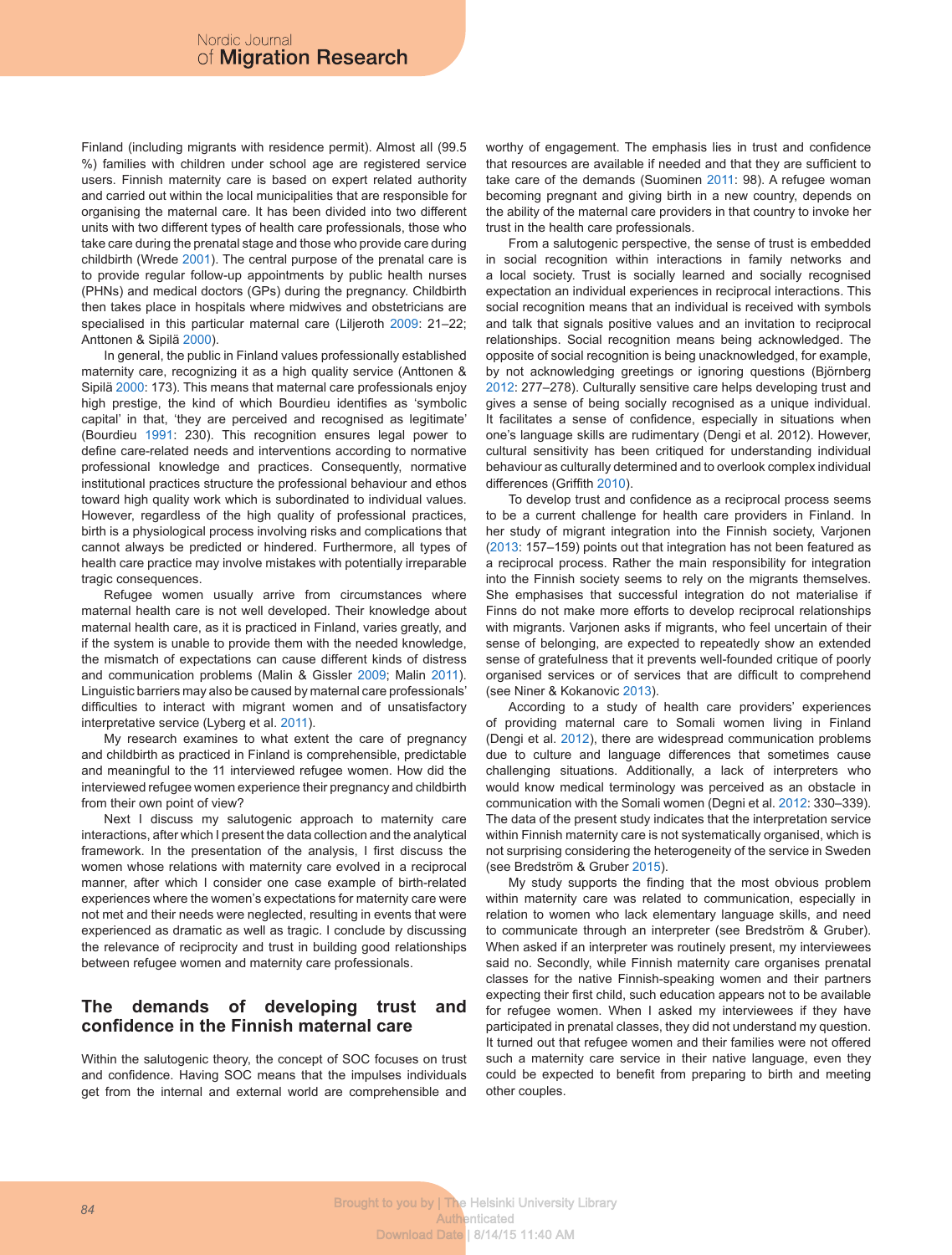#### **Studying refugee women's experiences**

The data was collected in collaboration with local authorities in the city of Vantaa within the Helsinki metropolitan area that was carrying out a pilot project connected to the implementation of the new Act of Integration. The project was targeted to migrant women outside of the labour market who care for their infants at home.

The local immigration authorities invited mothers who could be identified as refugees to participate in individual, semi-structured 'cross-language' interviews, that is, interpreters were used. My criteria for selecting informants were that they are refugee women 1) who have been granted a residence permit in Finland, 2) who have lived for at least 2 years in Finland, and 3) who currently take care of their child(ren) at home. The interviewed women are here categorised as refugees since they arrived as asylum seekers with their family or husband. In Finland, the majority of migrants came because of work, family reunion or studies, while only 10% came as asylum seekers (Martikainen et al. 2013: 39). Thus my interviewees represent a minority among migrants of whom there is limited research knowledge.1

I ultimately met with 10 women (6 Somali, 3 Russian/Chechen, 1 Iranian and 1 Afghan) for an individual interview. In addition, one of the interpreters who fulfilled the study criteria volunteered to be interviewed.2

Even when I made efforts to develop a reciprocal relationship with the interviewees, I was aware of an imbalance in status and power between us. Regardless of my outspoken explanations of not being a representative of any authorities, the interviewees may have nevertheless seen me as a representative of a dominant societal power position (Hyden 2008: 126), which has impacted on what they told me and how they framed their narratives. Another obstacle for reciprocity was the fact that the use of interpreters was a prerequisite for gathering data, since I did not have a shared language with any of the participants, apart from the volunteering interpreter.

Six of the interviewees had given birth to their first child in Finland. Five women had two or more children and had delivered both in their native country and in Finland. The age of the children born in Finland ranged from 3 months to about 2 years of age. The mothers were between 20 and 37 years of age and all lived with their husbands. All women experienced their husbands as supportive in the child care. A few had extended family members living close by, some practiced transnational contacts while some were disconnected from their relatives. Regarding the women's educational background, two mothers were illiterate, six mothers' schooling ranged from 1 to 11 years, one had a high school diploma, one university studies and had correct the end of the sentence; a completed degree in nursing. These women had lived about 3 or 4 years in Finland prior to the interview.

When interviewing is made possible through interpretation, besides engaging in reflexive elaboration on the thematic and dynamic aspects with each interviewee, the interviewer has to develop an equally good interaction with the interpreter, since language and communication always transfer verbal, and nonverbal information (Lillrank 2012: 281). Thus, good interactional relationships are essential since professional interpreters participate in situations where they are able to understand everything said and thus can exercise a certain control over the situation (Wadensjö 1998: 105). Similar to my experience, Wadensjö (1998: 8) suggested a 'dialogue model' because 'the meaning conveyed in and by talks is partly a joint product'. This means that an interpreter is part of the interaction between an informant and a researcher (Wadensjö 1998). Here, the

interpreters also contribute to the communication based on their cultural and social background.

The researcher examines the way a story is told  $-$  how it is expressed and how it convinces the interviewer of its authenticity. Since the narratives about experiences follow a cultural style of storytelling, the translated and transcribed interviews require multiple readings. Working with translated interviews – because of the uncertainties of language and meaning – raises interpretive problems that all qualitative analysts face, regardless of being a native speaker or not (Riessman 2000: 130). It was not always possible to know if the translated questions were understood as I intended them to be understood, or to follow up uncertain lines of thoughts. Even when authorised interpreters were used, they varied in their language proficiency.

Another dilemma of particular relevance for this study is the second translation and meaning-making from Finnish into English for English-speaking readers (see Riessman 2000: 133–144). Since it was a challenge to understand and sometimes make sense of the interviewees' thoughts through the process of interpretation during the interview, I have included relevant parts of our interactions to unfold our joint construction of the data (Lillrank 2012: 281).

My analysis began with a thematic content analysis on 'what' these women narrated about their pregnancy and birth-related experiences. In analysing what they told about their interactions with the maternal health care professionals, I am aware of my 'ghostly' position as representing the local authorities, that may have impacted on the women selecting what to tell and what to omit. In this analytic task I rely first of all on the transcribed interviews but also on my personal intuitions and field notes about our interactions. For example, I sensed that women tended to easily portray a situation as positive if my question was formulated with alternatives. Or, that they wanted to present themselves as 'happy migrants' without delving into too much confusion of the professionals' habits. Sometimes I felt that the women wanted to tell about poor treatment episodes since they were either overwhelmed with misunderstanding or perhaps perceived me as a representative of local authorities who could improve circumstances. Sometimes I also wondered, like Molly Andrews, 'Am I really able to hear that which I have not experience of' (2007: 16, 17–25). She discussed how the interviewees' perceptions of her may have impacted on how they told their story.

Characteristic for the interviews were short episodic narratives of pregnancy and childbirth. In these narratives 'what' they experienced were usually intertwined with 'how' they experienced something. Determining how an experience is experienced, 'is a central task for the listener and subsequently for the analyst as they interpret meaning or the 'point' the speaker wishes to make, and it is not always an easy task'(Riessman 2012: 370). In my analysis, I have strived to explain and understand their experiences from their point of view.

My analytic approach builds on the idea that 'events perceived by the speaker as important are selected, organised, connected and evaluated as meaningful for a particular audience' (Riessman 2008: 3). These analytical 'lenses' have guided me to focus on how they experienced their pregnancy and childbirth. The first storyline emerged in accounts of women who generally presented their experiences as good and expressed appreciation toward the maternity care system. The second storyline represents women who recapitulated dramatic experiences and had experienced disappointments with maternity care. The third storyline came from women with tragic experiences who felt that the maternity care system had let them down.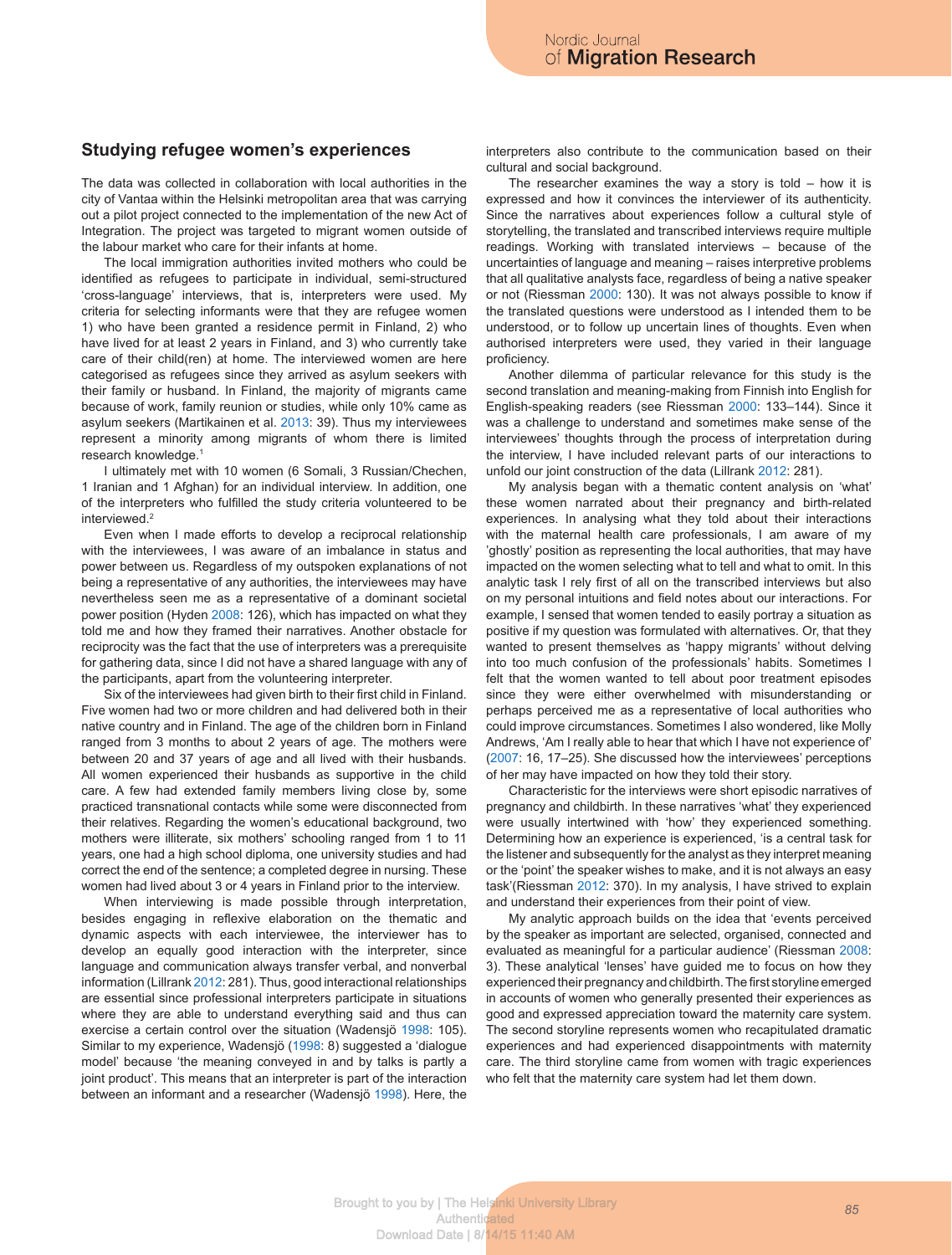## **Women who are satisfied with the maternity care experience**

Several interviewees accounted for their experiences in an appreciative fashion. Women who emphasised their satisfaction with the services typically arrived from countries where maternity care is rudimentarily organised. This may explain why refugee women are used to considering pregnancy and childbirth as scaring events, which influences their expectations (Lyberg, et al. 2011: 288). This has probably influenced their expectations and experiences of Finnish maternity care.

In this storyline, women told short narratives of some important events during the pregnancy and childbirth that they featured as good because they experienced being treated with care and respect. Nobody narrated at length about their relationships to the professionals and almost all compared the received care to the care practices in their native countries. In this comparison, they considered the received care as good. They did not report on any particular complications during the pregnancy or childbirth, which probably added to their sense of happiness. The women who framed their experiences as satisfactory were pleased about the possibility to participate in the prenatal care in the maternity care clinics and they reported using it on a regular basis. It gave them a sense of confidence because the care was regularly scheduled and professionally organised, indicating that they experienced the maternal care as an external resource.

Besides regular prenatal care, the women were very pleased about the supportive way they were taken care of during *the pregnancy*. The mothers described the nurses as responsive and helpful, because they were given time to ask questions, and discuss what mattered to them. Two mothers mentioned access to Russianspeaking professionals as a resource.

The stories belonging to this category described a well-functioning service. During nurses and doctor's appointments, an interpreter was often present, and if not, a phone interpretation could be arranged. If an interpreter was not present, the mothers were assured they knew what was on the agenda, such as routine check-ups, which helped to build a sense of predictability. During these interactions, the mothers gained knowledge about the pregnancy, what to expect, and how things were going. The nurses prepared the women for childbirth and many of them mentioned that they visited the local hospital before the delivery. Almost all emphasised the safety of the care as an important issue as it increased their sense of well-being. The experienced sense of safety was connected to social support and a possibility to easily get in touch with the professionals if needed. This seemed to result in an increased sense of predictability of the pregnancy itself and the expected childbirth.

However, it is difficult to know to what extent the women have downplayed complaints during our interviews. For example, Leila, whose husband partly participated in the interview, mentioned that 'if we noticed something to complain about it was caused by our language problems, because we could not speak for ourselves and understand everything'. In this modest way, this couple recognised communication problems and admitted that they did not understand all given information, but blamed themselves for the inability to understand what was said. Other women also mentioned that interpreters were not always present. So I assume that communication problem were recognised but most likely downplayed in the interview **interaction** 

*Childbirth* was featured as a good experience because these women experienced the midwives and doctors as supportive.

Second, the women felt safe in the hospital because they had gained knowledge of childbirth itself. Thus, a sense of agency was an important feature that characterised the women's good experience. Two women who had given birth in their native country compared and mentioned that their previously experienced childbirth had been horrible. They were very happy about the Finnish maternal care as it was completely different – helpful because epidural shots were administered and because midwives were encouraging – something completely beyond their expectations.

Finally, adding to the good experience was the experience that hospital nurses cared for the newborn infants so that the mothers were ensured rest. Additionally, the nurses taught the new mothers how to care for the newborn. The satisfaction expressed in the first storyline was related to this kind of quality of care, indicating that the informants had lower expectations regarding the way their needs of care and guidance would be accounted for and that the considerate attitude of professionals had helped them to develop trust and confidence in the service.

These experiences of care as much better than expected are explicit in my interview with Marina, who had 6 years of schooling and, gave birth to her third child in Finland. Her external resources consisted of a supportive husband and her mother living close by.

A: How did you experience the cooperation with the professionals?

Marina: Yes, the cooperation functioned very well. They explained everything very calmly and precisely and involved me in the entire process…

A: If we dwell on your visits to the maternity care clinic during you pregnancy, how were you explained about the pregnancy and the movements of the foetus and about the birth giving?

M: I was told everything in a very detailed way, I was told what to do and what to expect, I learned a lot, they also told me things [about my body] that I did not know previously.

A: You experienced that you also gained new knowledge and enough knowledge about your pregnancy and birth giving?

M: Yes, I am overall happy with this Finnish maternity care services and also about the birth giving because I compared it all the time to my two previous deliveries [in my native country] where the circumstances were horrible. I was really very afraid of this third birth giving because I though it is going to be similar to my two earlier ones. But it was not. The staff was always close by and supported me during different phases of my pregnancy. I would say that I am really in ecstasy of this [birth giving] since I received so much help.

In these interviews, the maternity care was characterised as good because the care relationships were understood as reciprocal and reliable. The interviewees experienced that their needs were recognised and that the professionals acted in a supportive way leading to a sense of meaningfulness, a central feature of a sense of coherence. The women experienced having agency. This was connected to a sense of safety; since their pregnancy and childbirth were felt to be predictable and manageable events, the two central features of a sense of coherence. These mothers responded to the offered care by developing trustful relationships with the professionals because they experienced that their needs were respected. This enabled them to develop trust and use the maternal care as an external resistance resource that contributed to a meaningful experience and increased their sense of coherence in a new country (Björnberg 2012: 277–278, Eriksson 2007).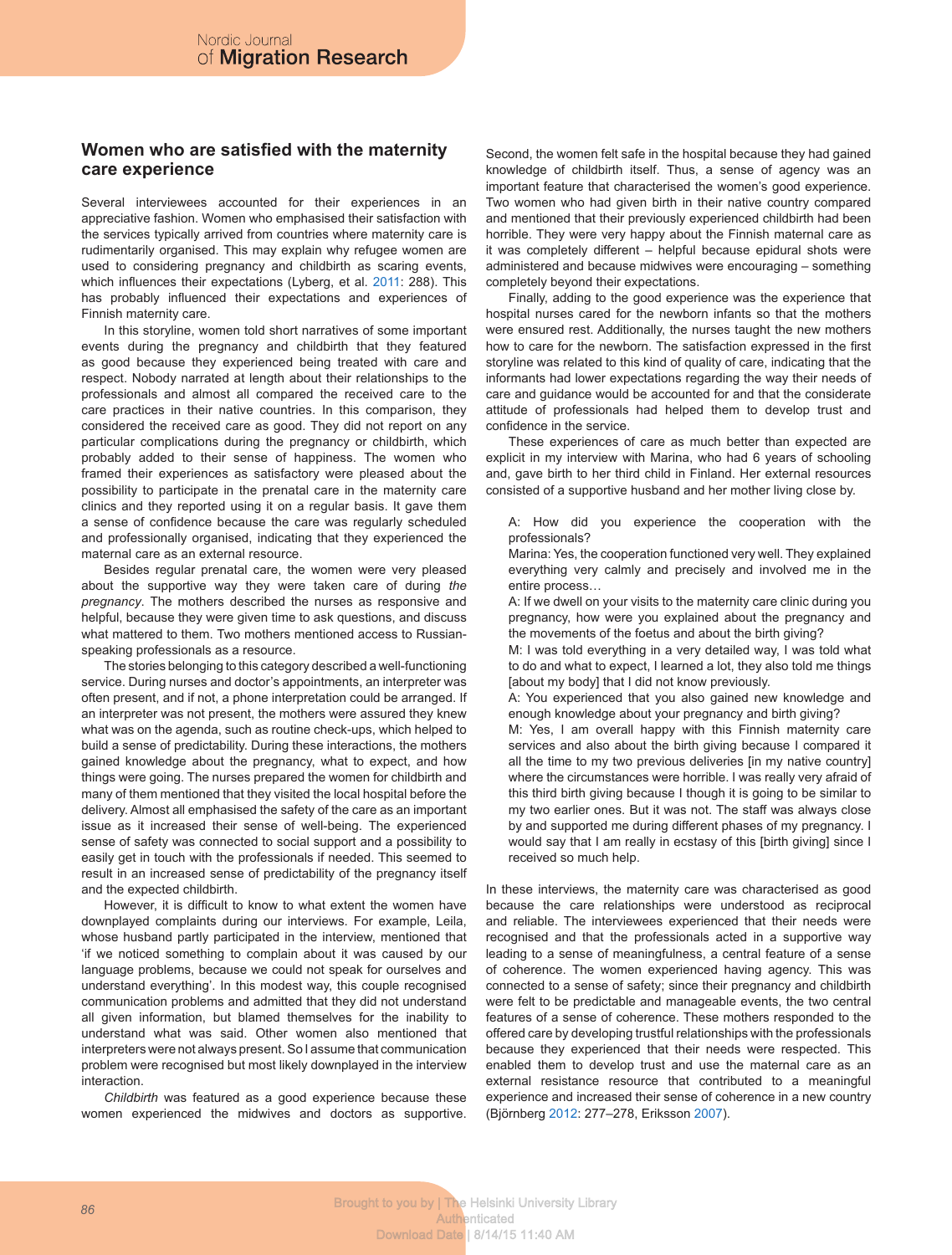#### **Accounts of faltering recognition of needs**

The second storyline, represented in this data by four interviews with women who came from countries outside of Europe, was characterised by an experience of faltering recognition of needs from the part of the maternity care system, resulting in vacillations of trust. Earlier research suggests that the existence of a cultural distance between the women and maternity care professionals may hinder the development of a good care relationship (Dengi et al. 2012).

The drama in the accounts consisted of a cultural shock between the way the women themselves define pregnancy and childbirth compared to the Finnish maternity care practices. The need to tell their own story departed from 'collision between expectations and experience (what, as it turned out, happened) gives narrative discourse its drama' (Mattingly 1998: 157). These women's pregnancy and childbirth were stressful experiences because of a lack of sufficient provided knowledge and a subsequent uncertainty about how to understand and cope with an unfamiliar maternity care practice. For three mothers, the dramatic experience consisted of the great fear of childbirth. Since I have extensively discussed the fear of birth giving elsewhere (Lillrank 2013), I focus in this paper on the collision between expected and experienced communication difficulties with health care professionals. Characteristic for these stories are that regardless of unexpected cultural shocks between expected and received treatment they were able to reflect on their disappointments and reinstall trust in local professionals. In the following, I examine one story of faltering recognition.

#### *Saynab's and Ahmed's story*

When we arrived to interview Saynab, her husband, Ahmed, was also at home. From the beginning, Ahmed, in a friendly manner, took the role of the protagonist in the interview interaction, telling us that they want to tell us the story about her second pregnancy that ended in miscarriage. Saynab identified the beginning of the dramatic events to a situation when she unexpectedly started bleeding on a Friday and went to see a maternity care nurse, being 3 months pregnant:

'Then [the nurse] said that it is nothing to worry about, that sometimes women can have bleedings even when they are pregnant. This was a shock to me, because in my culture if a woman is pregnant she cannot have periods. Then they [the nurses] just told me that this is nothing to worry about because it is only a period. But I could not understand it, how can a pregnant woman have periods'.

While Saynab could not comprehend the nurse's explanation she did not insist on help but returned home bewildered. When Saynab's bleeding continued the next day, Ahmed came home from work and took Saynab and their little daughter to an Emergency Room. Ahmed explained:

'We arrived to the ER around eleven o'clock in the morning. But nobody took care of Saynab. So four o'clock in the afternoon, even when my wife was very sick and we had our little child with us… It was an upsetting and a very difficult situation… When nothing happened even when we were waiting ... so then we just left and went home…

#### A: Did nobody take care?

Ahmed: No, [the nurse] said that all others wait too, you just have to wait. I said that this is a completely different situation, my wife is bleeding, she is ill… Nobody did react in that situation so we came home. Next day my wife was very sick and we were at home. Then on Sunday she said that everything has come out, so I realised that everything has gone [a miscarriage had happened]'.

It remains unclear why nobody took the time to explain why and how long they would have to wait for an appointment, nor whether the health professionals understood them. What is clear is that the couple responded to the lack of care by leaving the ER in the middle of a critical situation. Their dramatic experiences are characterised by a sense of shock and unexpected suffering (Mattingly 1998: 95–96).

However, Saynab described how after the miscarriage took place, they immediately contacted the maternity care clinic anew: 'On Monday we went to the maternity clinic and [the nurse] directly called the hospital and got an appointment to me. My husband came with me to the hospital and they immediately took care and made an ultrasound examination. The doctor said that everything has come out, it looks clean, the foetus has disappeared'.

Regardless of confusing miscommunication with the maternity care nurse, Saynab and Ahmed reconnected with the maternity care nurse, perhaps out of necessity. The two episodes of care appointments after the miscarriage made sense to them, because the professionals responded immediately and they felt socially recognised and cared for. The lack of care and a sense of being socially unrecognised were shocking experiences to them. When they received responsive treatment, it helped them to regain trust in the professionals.

Saynab's next pregnancy proceeded without drama, but their experience of birth care was again dramatic. Ahmed explained how the birth began: 'A Saturday morning my wife began screaming when she suddenly began losing the amniotic fluid. I called an ambulance, and the arriving driver asked for the maternal chart. He said that the pregnancy is not yet at term, why did you not call a cab?' I replied: 'what are you waiting for look at the floor where all the ammoniac fluid has gone'... Luckily the ambulance nurse consulted the hospital staff that advised them to immediately take the mother to the hospital. But when we were on the way to the hospital the baby's head was already visible and they called the hospital that a doctor should wait at the door… and immediately when we were inside the hospital the baby was born'.

Saynab and Ahmed experienced the encounter with the ambulance staff as shocking because their need for the ambulance was questioned with reference to the due date. At the core of their experience of the situation as dramatic lies the couple's vulnerable position when care providers question their judgment of the seriousness of the situation. The situation is resolved when Ahmed is able to provide an argument that the care providers recognise and after the birth of their daughter in the hospital where everything worked out, they felt confident about the hospital care since their needs were recognised.

Saynab and Ahmed account for the incident with the ambulance staff as a minor misfortune and as something that could have happened to anyone, even Finns suffer from poor treatment. Indeed, regardless of the upsetting experiences, Saynab and Ahmed were able to reflect on their interactions with the maternal health care professionals that showed their abilities to cope with the challenges. Ahmed functioned as Saynab's external resistance resource since they had no relatives around. He had lived several years in Finland, held a regular work and spoke Finnish. This probably enabled them to identify the professionals as social resources, to reconnect with them and re-establish trust. Their experiences might have been very different if better information in their national language would have been available, as both early pregnancy miscarriage and deliveries starting with breaking of water are common phenomena.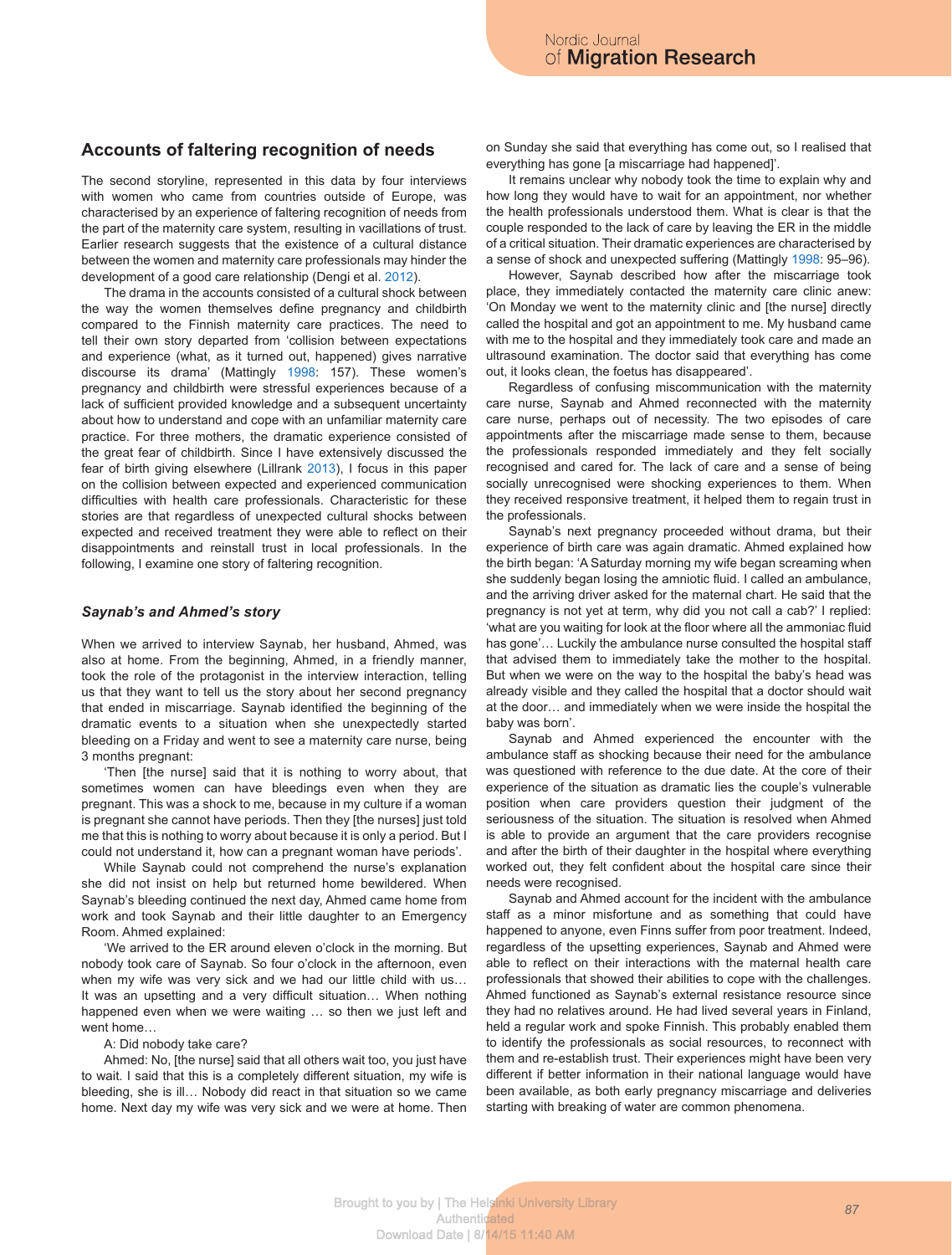# **Tragic accounts of neglect and lacking recognition**

The third storyline, represented here by two interviews, can be characterised as tragic accounts, both of which in this data were stories of women of Somali origin. Sayda gave birth to her first child in Finland and Samira to her third child. In the narrative perspective, a tragedy is a violation of the natural order of an expected storyline. A tragedy is opposite to a heroic story because the protagonist is unable to overcome obstacles. Or, a protagonist understands only afterwards the real cause of his/her troubles (Hänninen 1999: 96). Samira's and Sayda's stories were both tragic because they could not predict the situations that escalated toward a tragic childbirth experience. Samira believes that the fact that her child was born disabled resulted from the neglect of the care providers. For Sayda, childbirth resulted in a sense of bitterness and unhappiness, even though her child was born healthy. Both women experienced that their particular needs of care were unrecognised by the health care providers. According to their experiences, reciprocal care relationships did not develop and they felt being unable to speak for themselves. Both of them felt traumatised by the childbirth experience. Next, I present Samira's story, as it developed into a tragic experience regardless of her individual resistance resources as an educated nurse.

#### *Remaining socially unrecognised in relation to the obstetric professionals*

Because of her degree in nursing, Samira considered herself also owning symbolic capital of professional knowledge and expected to be recognised as an equal by the maternal care professionals. However, she acknowledged that she was unable to help herself because she was in another role as a birth giver. In the end, Samira concluded that '[the hospital staff] underestimated me because I am a professional myself. I would have demanded better treatment if I would have been a different kind of Finn. But [they] did not recognise me as a Finn because of my [foreign] name. They underestimated several things but I know how things should have proceeded. This is my greatest disappointment'.

In telling her story, Samira takes a retrospective view of how she understood her childbirth. In doing so, she evaluated her experiences from her professional point of view, coloured by her unexpected traumatic experience, 'In my opinion the birth giving did not develop well.'

Samira's pregnancy was almost at term when she was hospitalised because of severe asthma. Because of her breathing problems, she suggested to her doctor a caesarean section. Her doctor did not agree on it and gave some explanations, but it remained unclear to Samira. The next day, when she was about to be discharged from the hospital, the doctor discovered that she had not enough amniotic fluid and prolonged her hospitalisation. At this point, the doctor said that they are going to induce labour the following day. According to Samira, at this point, a chain of misunderstandings between her and the hospital staff began. And her husband was not notified of the changed situations.

Unexpectedly for Samira, the next day the doctor ordered an electrocardiogram (EKG) follow up. After a while, Samira realised that at one point the foetus' heart rhythm collapsed on the EKG so she squat down, since as a nurse she knew what to do, and called a nurse. The midwife, who evaluated her situation, recognised that the EKG had deteriorated but nevertheless decided to refer

her for vaginal delivery in a delivery room, a decision that Samira considers a mistake that put her at risk. In the interview, Samira interpreted that her expertise had not been recognised: 'The doctors and nurses downplayed my worries about a collapsed EKG heart diagram (before she was sent for a section delivery). They would have needed to immediately react, but they did not. They should have called a doctor for an emergency section but I was sent to the delivery room as a normal birth giver. And a doctor should have needed to be waiting for me … because the foetus' heart beats disappeared… this was a mistake'. According to Samira, it took more than 40 minutes before the emergency section was performed and she points out that according to the law, a section needs to be performed within 20 minutes after the EKG heart diagram has disappeared. Why it took so long before an emergency section was performed remains unclear to Samira.

When her daughter finally was born, she received 0 Apgar points and her heart was barely beating. The baby was rescued and taken to the intensive care unit. Her baby suffered from shortage of oxygen and was later diagnosed with cerebral palsy.

The following night, after the delivery, Samira suffered from heavy internal bleeding. 'I called all the time the nurse, nurse… The nurses were surprised and when a doctor arrived blood was pouring into a pot… I was in a shock, because I am a health professional myself. I was scared and realised that this is not a good situation… I lost so much blood all night… When a nurse performed a blood test my blood count was 39 and I received six packs of blood … During that night I struggled for my life. I did not even remember my newborn baby'.

After the childbirth, Samira stayed in the hospital for 19 days. She concluded her hospital stay by saying: 'Afterwards I was thinking that if I would not have been a professional myself I would probably have died. Because I had so much knowledge I was able to demand [treatment]'.

However, Samira said she still does not know what really happened in the hospital. Afterwards the hospital staff did not explain to her what happened during childbirth. Samira assumed that the time frame was unfortunate – the hospital was crowded with only one nurse in charge while she was in a critical condition. When Samira later on read her daughter's case record she saw that there was a question mark on the information of the mother being a nurse.

In this data, Samira was a resourceful woman because of being a nurse herself. It helped her to demand treatment since she had knowledge of medical treatment proceedings that in her opinion saved her life. However, she felt being neglected several times because the maternal professionals did not explain to her afterward what had happened, she had no energy to speak for herself. Samira lost her confidence in the professionals and was not prepared to complain because her sense of coherence deteriorated. As a highly regarded but conservative professional institution, maternal care professionals may not easily recognise their patients as professionals themselves and perhaps even less a foreign born, racialised, professional woman. This featured her tragic experience as a mother of a disabled daughter.

# **Conclusion**

The aim of this paper was to explore how refugee women experienced pregnancy and childbirth in interactions with the Finnish maternal care professionals. More precisely, whether and how did they experience the maternity care as an external resistance resource?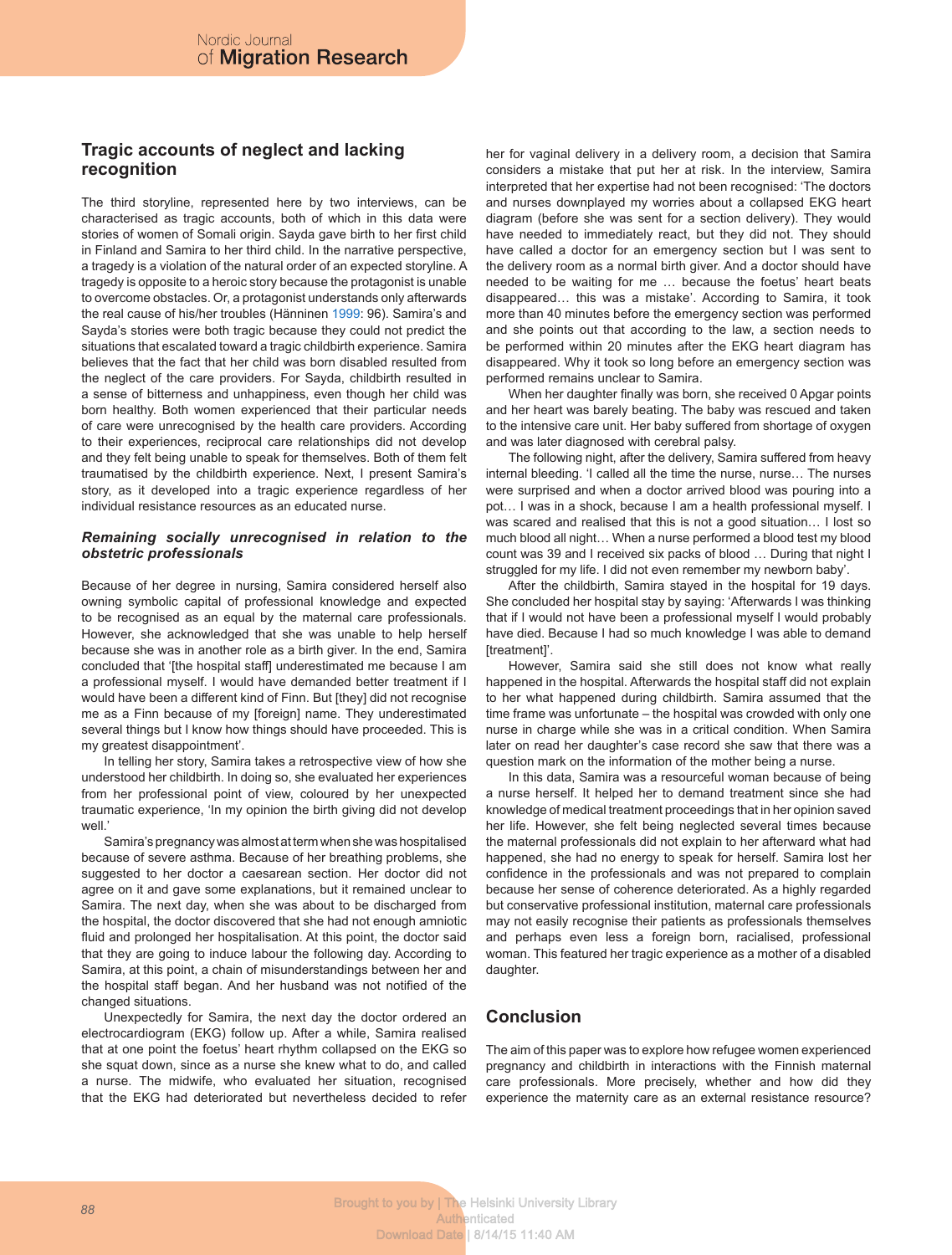Several women had a modest education and some have had poor birthing experiences in a native country. Hence they compared it with the Finnish one, and were happy with the received care because they experienced being treated with care and respect. These reciprocal and reliable relationships enabled them to use the maternal care as an external resistance resource. It appeared to them as manageable, meaningful and comprehensible enough, which increased their sense of coherence and wellbeing.

Saynab and Ahmed who experienced drama vacillated in their trust because of a lack of sufficient provided knowledge and, a subsequent uncertainty about how to cope with uncaring practices. Their interactions with the maternal care professionals revealed their ability to cope with problems, especially after the professionals recognised their needs and provided good care. This enabled them to re-establish trust in the professionals, reuse the maternal care as an external resource that reinforced their sense of coherence.

Samira, who experienced that her agency and needs were neglected, was unable to overcome communication problems with tragic consequences. Unpredictable care prevented the development of trustful relations that reduced her sense of manageability. Thus, for Samira the maternal care did not function as the external resistance resource she had expected. Instead, she lost her confidence, which violated her sense of coherence and wellbeing.

The interviewees were careful in their complaints about the maternal care practices due to their limited knowledge of the Finnish maternal care and, because of the acknowledged communication problems due to a lack of systematic interpreter service. This inequity is obvious in the study. Migrants, who feel secure in their belonging to a new country, take entitlement to good care for granted, as well as the right to complain if a care is unsatisfactorily organised. On the contrary, a lack of sense of belonging reveals refugee women's unequal power position in relation to professionals (Niner & Kokanovic 2013: 549). This limits their possibilities to negotiate and question care practices.

The women with apprehensive and dramatic experiences highlight the main finding in this paper; when social recognition was communicated, it strengthened their ability to develop trust in the maternal care and use it as an external resistance resource. This reinforced their sense of coherence and wellbeing.

Finally, all women's core experience consisted of the interaction with the maternal care system, and their national and ethnic background can hardly be the sole explanation for the different reactions among the refugee women. Instead, the importance of reciprocal relationships made the complexity of the issue visible. This emphasises that cultural sensitivity among professionals is not enough in encounters with migrant women. Individual behaviour cannot be seen as culturally determined because it overlooks complex individual differences (Griffith 2010). Thus conscious effort to facilitate social recognition and reciprocal relationships functions as a key to successful migrant integration.

### **Acknowledgment**

I thank Johanna Sarlio-Nieminen, Sirpa Wrede and an anonymous reviewer for valuable feedback.

**Annika Lillrank** is senior lecturer of social work at the Swedish School of Social Science, University of Helsinki, and an associate professor of social work and health care at the University of Jyväskylä, Finland. Her scholarly work focuses on narrative methods in the study of lay health experience in encounters with the health service. Currently she is engaged in a qualitative study of refugee women's experiences of maternal health care. She is the author of "Managing the Interviewer Self" in *The Sage Handbook of Interview Research*  (Eds. Gubrium, J.F, Holstein, J.A, Marvasti, A.B. & McKinney, K. (2012) and "Empowerment and resistance resources for immigrant women – A Case study of implementing the salutogenic theory in practice" (Eds.) Törrönen, M, Borodkina, O, Samoylova, V, Heino, E. *Empowering Social Work: Research & Practice.* (2013).

### **Notes**

- 1. In 2013 Finland received 3238 asylum seekers and 1827 persons were granted a residence permit (www.migri.fi).
- 2. Some of the contacted women refused to participate, and some could not be reached by phone. Since I did not have direct access to potential participants, I do not know why some refused to participate. The interviews were a mixture of semi-structured thematic and narrative interview practices, lasting 1–1.5 hours. One informant was interviewed twice. All informants except for one agreed to allow the interview to be tape-recorded. However, during the interview, the informant who first declined recording decided to allow it. All of the interviews were conducted between May and November 2012, took place in the interviewees' homes, except for one with the volunteering interpreter, who was interviewed in a cafe. At the homes, one or several children were present, and in two of the families, the husbands were at home and participated actively in the interviews. Before the interview began, I explained the purpose of the study and gave the interviewees the opportunity to ask additional questions about the study. As the interviewees were not necessarily able to understand what it means to participate in a research study, I was especially careful to emphasise the confidentiality of our interaction and underline that their anonymity is protected. All of the study procedures were reviewed and approved by the Institutional Research Review Board of the Vantaa Migrant Authorities. All women are given pseudonyms in this paper.